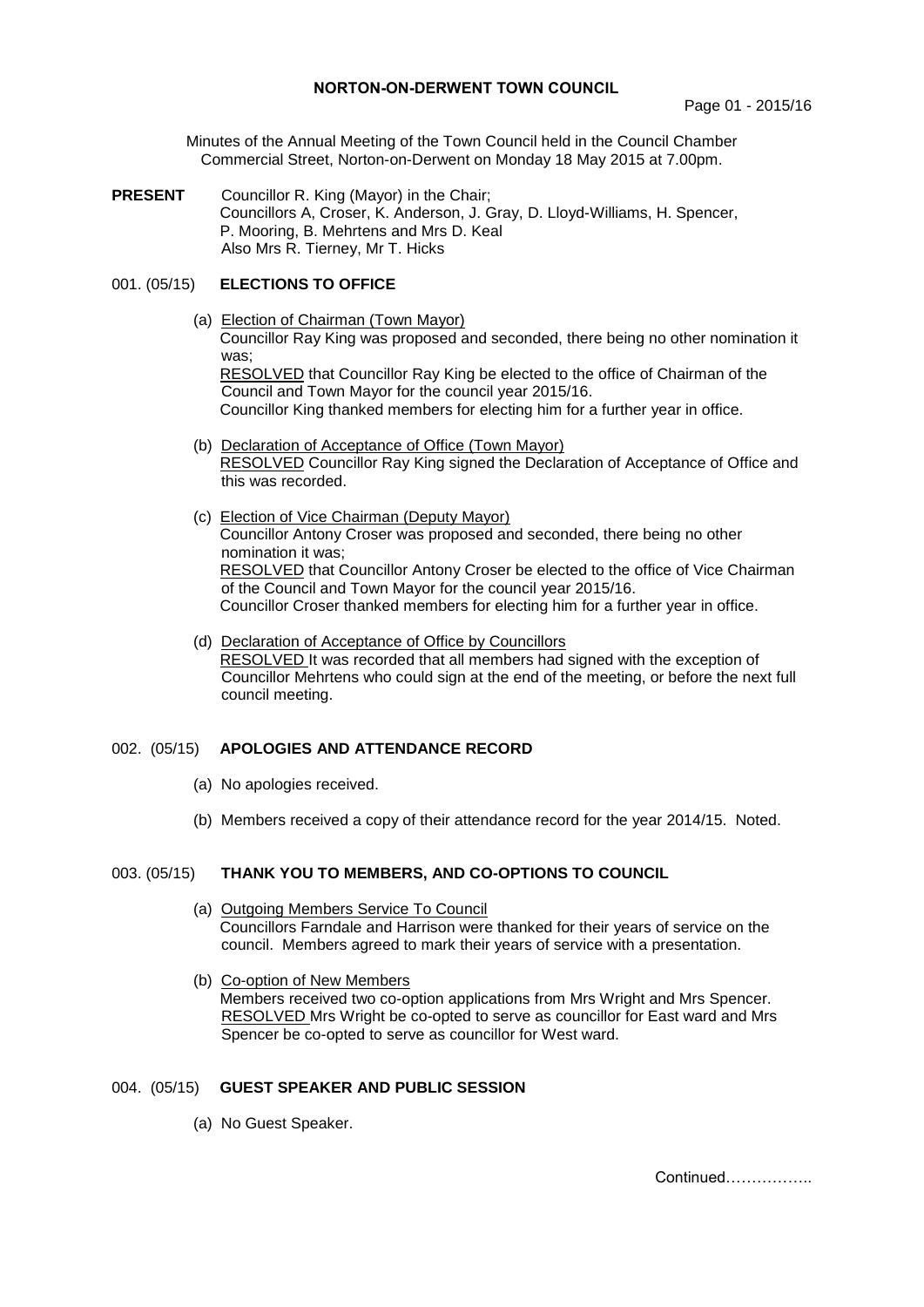#### 004. (05/15) **GUEST SPEAKER AND PUBLIC SESSION** (continued)

#### (b) County Councillor Mrs Elizabeth Shields

Councillor Mrs Shields reported that she had been chair of the Childrens and Young Persons Committee at North Yorkshire County Council and that she would no longer be chair but would continue to serve on the committee. Mrs Shields also served on the Corporate and Properties Committee which encompasses libraries. Mrs Shields reported positive feedback in connection with the campaign to save the library, they have had some excellent meetings with 15 to 20 people regularly attending the meetings and that they have drafted a letter of intent to present to North Yorkshire County Council in June, and that County were very much aware of Norton's intentions, extending services to incorporate extended hours, books and possibly a café. Mrs Shields felt that the future of the library was looking positive.

#### District Councillor Luke Ives

Councillor Ives reported on an enjoyable year as Chairman of the District Council, having been all over Ryedale, and had much praise for public sector workers. Councillor Ives reinforced his position on the Whitewall Quarry planning application and stated that he would be speaking against the appeal at the hearing in July. Councillor Ives added he had worked closely with Councillor Keal against the planning application for the ATS site although it had been given permission. He added continued support for the proposed Beverley Road application and his desire to see the new school located there, this would help fend off the Gladman interest in the Langton Road site. He was enthused to note more young people had stood for election.

#### District Councillor Keane Duncan

Councillor Duncan reported that he was looking forward to working with the Town Council and looking forward to help raise the profile of Norton.

## 005. (05/15) **DECLARATIONS OF INTEREST**

No Declarations of Interest made.

# 006. (05/15) **REPRESENTATION ON OTHER ORGANISATIONS**

RESOLVED that the following members be appointed to serve as the Council's representatives on the organisations listed below, for the year 2015/16

Christmas Lights Committee Mrs D Keal, Mayor and J Gray Derwent Riverside Project **H** Spencer Malton and Norton Community Police Comm. K Anderson and Mayor Malton and Norton Area Partnership Executive D Lloyd-Williams Malton and Norton Area partnership P Mooring Neighbourhood Plan Committee B Mehrtens, Mrs D Keal, Mayor and

Malton Museum Foundation **A Croser** Malton School Endowment Governors H Spencer ad K Anderson Milton Rooms Management Committee Mrs D Keal Ryedale Cameras in Action Mayor and K Anderson Ryedale Five Towns Meetings Mayor and A Croser Ryedale Market Towns Promotion Mayor and D Lloyd-Williams Ryedale Skatepark Mayor and B Mehrtens Yorkshire Local Councils Assoc. Ryedale Br. Mayor Woodhams Stone Mrs D Keal and Mayor Malton and Norton Chamber of Trade Mayor

J Gray

### 007. (05/15) **CONFIRMATION OF MINUTES**

 RESOLVED that the Minutes of the Town Council meeting held on Monday, 20 April 2015 (Minutes 224 to 240 inclusive) be confirmed and signed by the Chairman.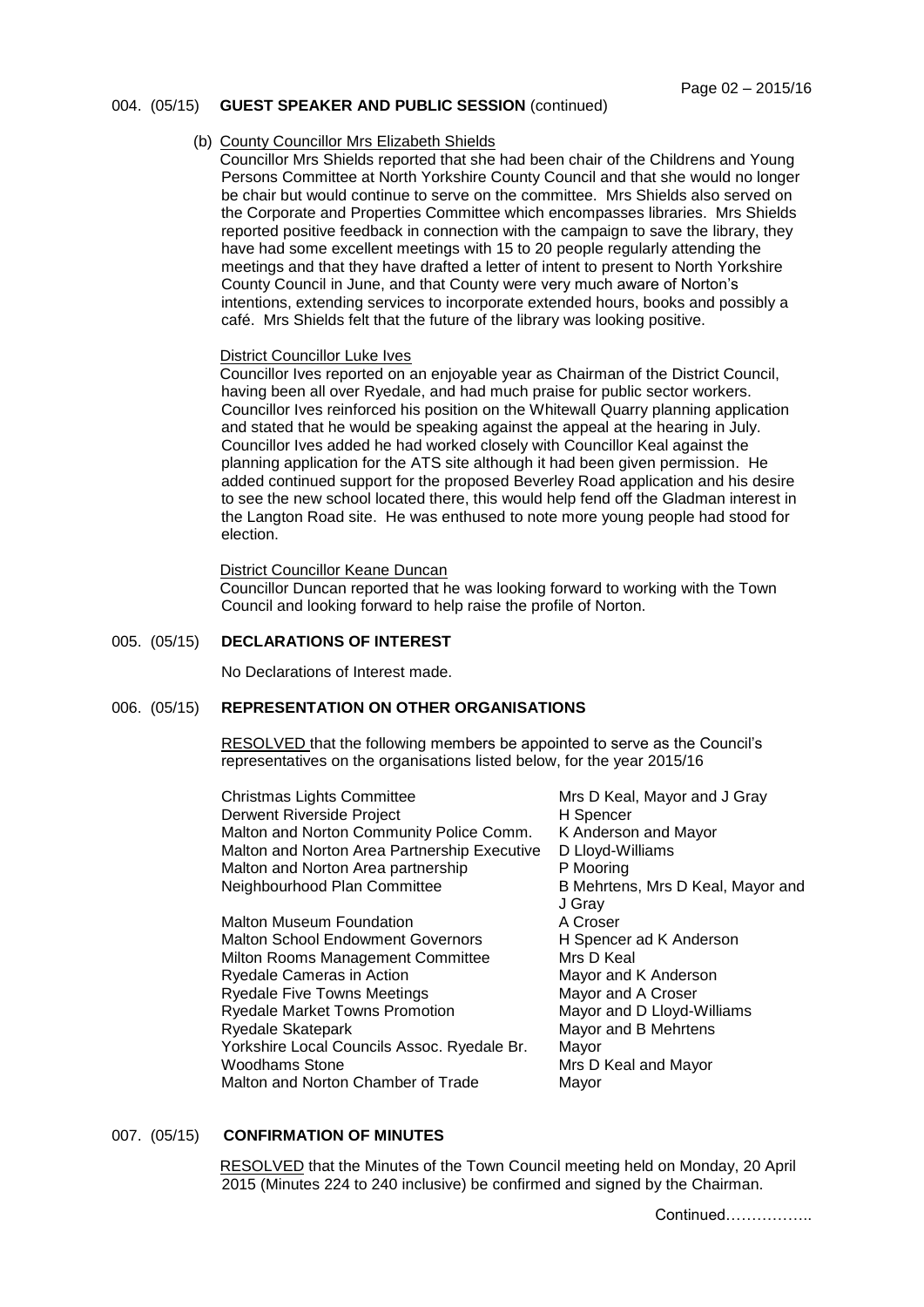## 008. (05/15) **CLERK'S REPORT**

(a) Future Primary Provision for Norton

The formal consultation on the enlargement at Norton Community Primary School had started on 13 May 2015 and would run for four weeks. The County Councils position was to still proceed with Brooklyn, however they were now mindful of the Beverley Road site, as at a meeting of the NYCC Executive, part (c) of the Resolution passed stated: that officers continue in parallel with the formal consultation, to explore with the District Council and developer the potential timescales and terms around the acquisition of an alternative school site to allow a consideration of these issues at the point of determination of the proposal in July.

(b) Ryedale Parish Liaison Meeting

The date for the next Ryedale Parish Liaison meeting was to be Wednesday 10 June, at 7.00pm at Ryedale House.

 (c) Yorkshire Local Councils Associations Ryedale Branch Annual Meeting The Annual meeting of the Yorkshire Local Councils Associations was to be held on Tuesday 16 June, at 7.00pm at Ryedale House.

## 009. (05/15) **TOWN MAYOR'S REPORT**

(a) Malton and Norton Chamber of Trade.

 The mayor thought it encouraging to note that Norton was now recognised by all members. The group were set to move events forward in the area and the mayor believed we should all support and embrace the group, as there were many items in which both communities had a common interest.

(b) Tour de Yorkshire

The mayor reported on a great day and acknowledged the support of Ryedale District Council during the recent tour. The mayor stated that he would like to build on this, supporting groups such as the Tidy up Group and see some pride return to the environment. Thanks were given to councillors and officers who helped organise the day. Special thanks to the AGA shop for the loan of the stage and to Mr Rushworth at the Derwent Arms. It had been very encouraging to experience the community spirit in the town. Anyone with ideas for events in the town should see the Mayor.

(c) Christmas Lights Switch on Event

The mayor would like to build upon the Christmas lights switch on and increase the range of festivities. Meeting to be announced and held shortly.

## 010. (05/15) **FINANCIAL MATTERS**

(a) Accounts paid and for payment

The Clerk reported that accounts nos. 022 to 034 inclusive, amounting to £7,228.03 had been paid since the last meeting of the Council. RESOLVED that account nos. 035 to 046 inclusive, amounting to £9,913.68 be paid. Cheques were drawn and signed accordingly.

- (b) Financial report The Clerk's financial report for the period 01.04.15 to 31.04.15 was received.
- (c) Budgetary monitoring The Clerk's report for the period ending 31 April 2015 was received.
- (d) Bank Mandate and Signing of Cheques RESOLVED that Councillor Antony Croser be added to the list of cheque signatories.
- (e)(i) Accounts for the year ending 31 March 2015 The Clerk had circulated copies of the Income and Expenditure Account and Balance Sheet for the financial year ending 31 March 2015 RESOLVED that the accounts for the financial year ending 31 March 2015 be approved.

Continued……………..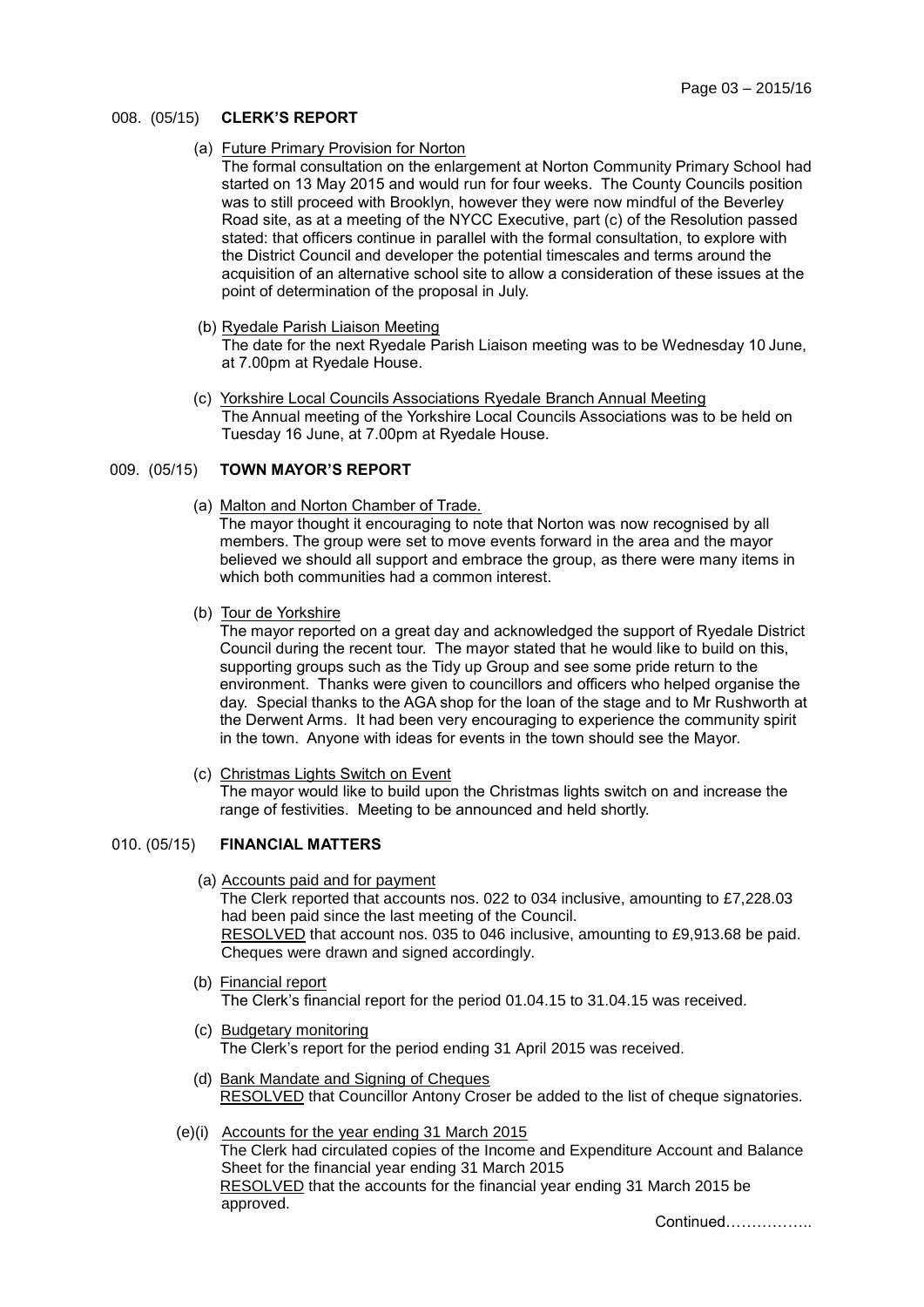- 010. (05/15) **FINANCIAL MATTERS** (continued)
	- (e)(ii) Annual Return to the External Auditor for the year ending 31 March 2015 The Clerk had circulated copies of the Annual Return completed as far as was appropriate prior to approval of the accounts by the Council RESOLVED that:
		- (i) The Annual Return be approved and that the Statement of Accounts of the Annual Return to the External Auditor be duly signed by the Clerk in her capacity as Responsible Financial Officer and Councillor King in his capacity as Chairman of the meeting.
		- (ii) The Annual Governance Statement in Section 2 of the Annual Return be approved and signed by the Chairman of the meeting and the Clerk;
		- (iii) The completion of section 4 of the Annual Return Annual Internal Audit Report be noted;
		- (iv) The Annual Return be submitted to the External Auditor.

## 011. (05/15) **PLANNING MATTERS**

- (a) Planning applications referred to the Town Council by Ryedale District Council, for comment and/or recommendation were dealt with as follows: -
- 15/00320/FUL Erection of single storey lean to side extension For: Ms Louise Phillips RESOLVED Recommend Approval.
- 14/00419/REM Erection of a 2 bedroom dwelling with parking and amenity areas together with formation of vehicular access (outline approval 12/00357/OUT dated 02.07.2012 refers) For: Ms Susan Major RESOLVED Recommend Approval.
	- (b) Planning decisions notified by Ryedale District Council:

#### Approved

| 15/00253/FUL   | Erection of extensions to southwest and southeast elevations together with<br>formation of outside terraced area.<br>Malton and Norton Golf Club, 128 Welham Road, Norton                    |
|----------------|----------------------------------------------------------------------------------------------------------------------------------------------------------------------------------------------|
|                | For: Malton and Norton Golf Club                                                                                                                                                             |
| 14/01199/LBC   | Soundproofing of 4no. internal windows by infilling with sound grade<br>plasterboard and timber stud, surface fixed.<br>Harrison House, Norton Road, Norton<br>For: Ryedale District Council |
| Refused        |                                                                                                                                                                                              |
| 15/00251/HOUSE | Erection of two storey extension to west elevation<br>104 Parliament Street, Norton<br>For: Miss L A Scholefield                                                                             |

#### 012. (05/15) **SKATE PARK**

Members were informed of a meeting arranged with the users of the skatepark, the police and representatives of both town councils. Meeting to be held at Norton Council Chamber on Thursday 21 May 2015 at 4.30pm. Members were asked to appoint 2 representatives to serve as members of a Joint Council Skatepark Group. Members received a quotation from Enviroplay in connection with repairs needed to the Skate Park following both wear and tear and some vandalism. RESOLVED that Councillor King and Councillor Mehrtens be appointed as representatives on a Joint Council Skatepark Group, and that all the repairs necessary in making the skatepark safe be carried out subject to a satisfactory outcome of the meeting with the users.

Continued……………..